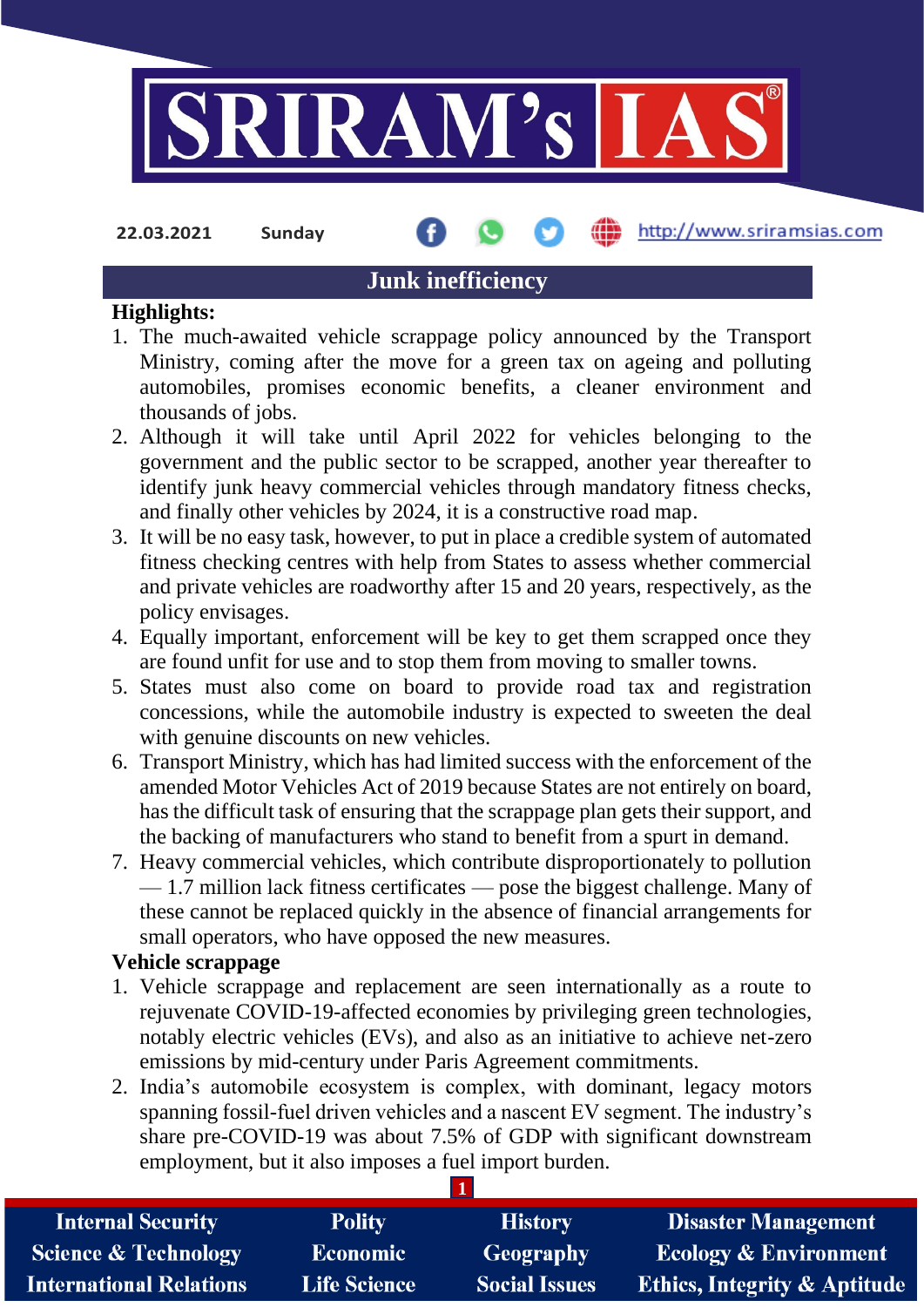

- http://www.sriramsias.com **22.03.2021 Sunday**
- 3. The Centre has to arrive at a balance and have incentives that reward manufacturers of vehicles that are the most fuel-efficient. Failure to prioritise fuel efficiency and mandate even higher standards and enhance taxes on fuel guzzlers will only repeat the mistakes of vehicle exchange programmes abroad, where full environmental benefits could not be realised, and taxpayers ended up subsidising inefficiency.
- 4. Ecological scrapping, as a concept, must lead to high rates of materials recovery, reduce air pollution, mining and pressure on the environment.

# **How to treat unpaid work**

**Invisible Hand:** Women everywhere carry a disproportionately higher burden of unpaid work, namely, unpaid domestic services as well as unpaid care of children, the old and the disabled for their respective households. Though this work contributes to overall well-being at the household level and collectively at the national level, it is invisible in the national database and particularly in national policies.

## **The plight of Women:**

- 1. This work is repetitive, boring and frequently drudgery  $-$  a 24-hour job without remuneration, promotions or retirement benefits. It restricts opportunities for women in the economy and in life.
- 2. Women do this job not necessarily because they like it or are efficient in it, but because it is imposed on them by patriarchal norms, which are the roots of all-pervasive gender inequalities.
- 3. This unequal division of unpaid work between women and men is unfair and unjust and it deprives women of equal opportunities as men.
- 4. For political parties to recognise this work is a positive development, and the demand for wages for housewives has emerged from this concern. However, its implementation may create problems such as the affordability of the government and calculation of the amounts.
- 5. Women may not be eager to enter the labour market. More important, these wages may confirm unpaid work as women's work only, which would deny opportunities to women in the wider world.
- 6. Payment of pension to old women (60+ years) may be a better idea to compensate them for their unpaid work.

## **What the government could do**

| <b>Internal Security</b>        | <b>Polity</b>       | <b>History</b>       | <b>Disaster Management</b>              |  |  |  |
|---------------------------------|---------------------|----------------------|-----------------------------------------|--|--|--|
| <b>Science &amp; Technology</b> | <b>Economic</b>     | Geography            | <b>Ecology &amp; Environment</b>        |  |  |  |
| <b>International Relations</b>  | <b>Life Science</b> | <b>Social Issues</b> | <b>Ethics, Integrity &amp; Aptitude</b> |  |  |  |